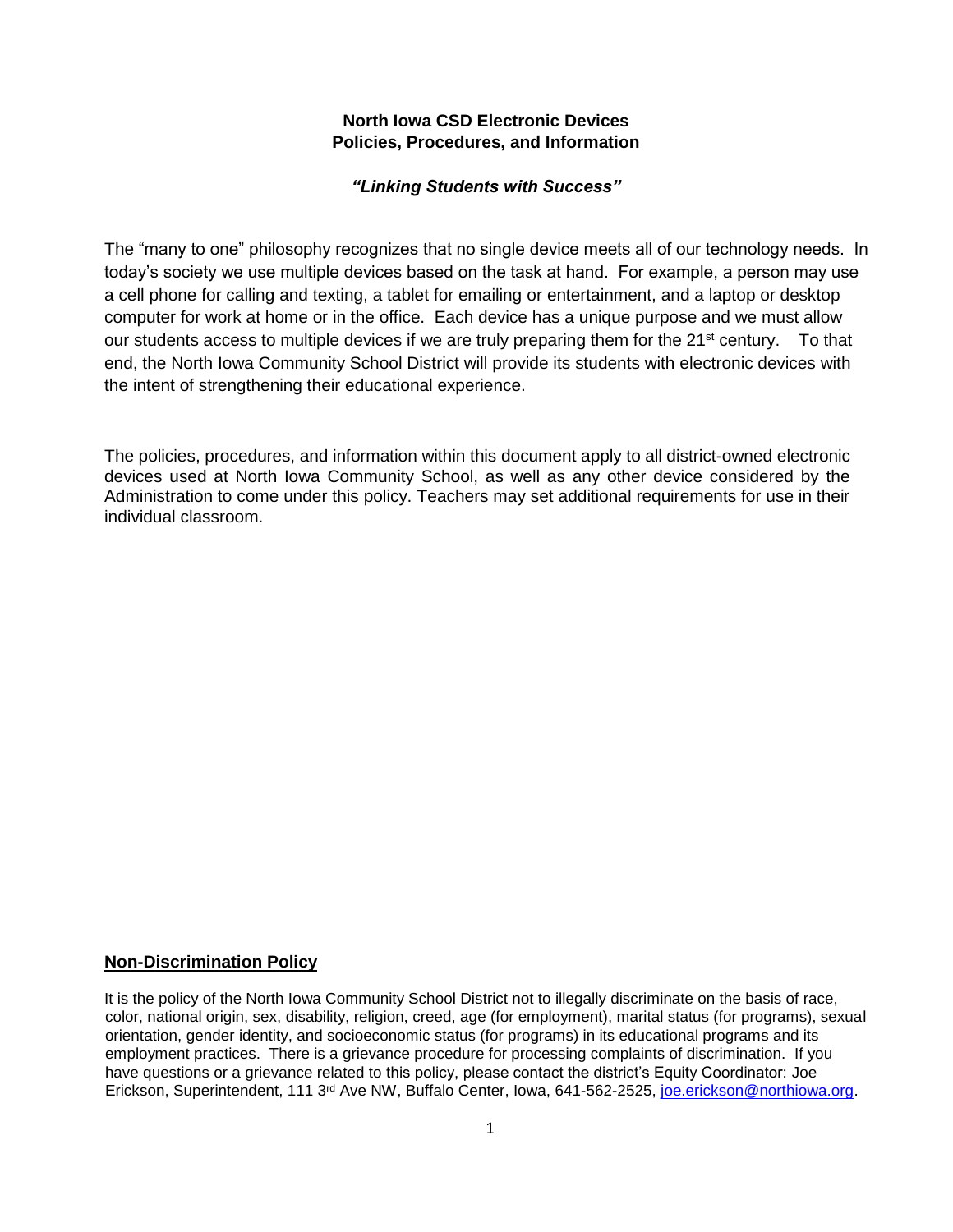# **1. NORTH IOWA ELECTRONIC DEVICE DISTRIBUTION AND COLLECTION**

#### **1.1) Electronic Device Distribution/Check-Out**

Electronic devices will be distributed/checked out each fall to incoming NICS students.

#### **1.2) Electronic Device Collection/Check-In**

All electronic devices, cases, chargers, and school-provided accessories must be returned at the end of each school year to be updated, serviced, and stored safely for the summer. Students who graduate early, withdraw, are suspended or expelled, or terminate enrollment at North Iowa for any other reason, must return their individual school device on the date of termination.

If a student fails to return the electronic device at the end of the school year or upon termination of enrollment at North Iowa, that student will be subject to criminal prosecution or civil liability. The student will also pay the replacement cost of the device, or if applicable, any insurance deductible. Failure to return the device will result in a theft report being filed with the Police/Sheriff's Department.

Just like a textbook or a band uniform, electronic devices are the property of North Iowa Community School District, and students are responsible for returning them in reasonable condition. Any loss of or damage to a device is the responsibility of the student and will be handled in a manner consistent with the student's Electronic Device Protection Plan. Students will be charged the actual cost of any needed repairs, not to exceed the replacement cost of the device.

#### **2. TAKING CARE OF YOUR ELECTRONIC DEVICE**

Students are responsible for the general care of the electronic device issued to them by the school. Electronic devices that are damaged, broken, or fail to work properly should be taken to the High School Media Center.

#### **2.1) General Precautions**

- The electronic device is school property and all users will follow NICS Electronic Device policy and the North Iowa Acceptable Use policy for technology.
- Only use a clean, soft cloth to clean the screen and do not use cleansers or liquids of any type.
- Cords and cables must be inserted carefully into the device to prevent damage.
- Electronic devices and cases must remain free of any writing, drawing, stickers, or labels that are not the property of the North Iowa School District.
- Electronic devices should always be locked or supervised directly by the student to whom it is assigned. For instance, electronic devices should never be left in an unlocked locker, unlocked car, or any unsupervised area.
- Students are responsible for keeping their electronic device's battery charged for each day of school.
- Protect the device from extreme heat or cold. Devices should never be left in a car, even if the car is locked.

### **2.2) Carrying Electronic Devices**

The protective cases provided with electronic devices have sufficient padding to protect the device during normal use/treatment and provide a suitable means for carrying the device within the school. The guidelines below should be followed.

- Electronic devices should be within their protective carrying case at all times.
- No other items should be stored or carried within the electronic device's case to avoid pressure and weight on the screen.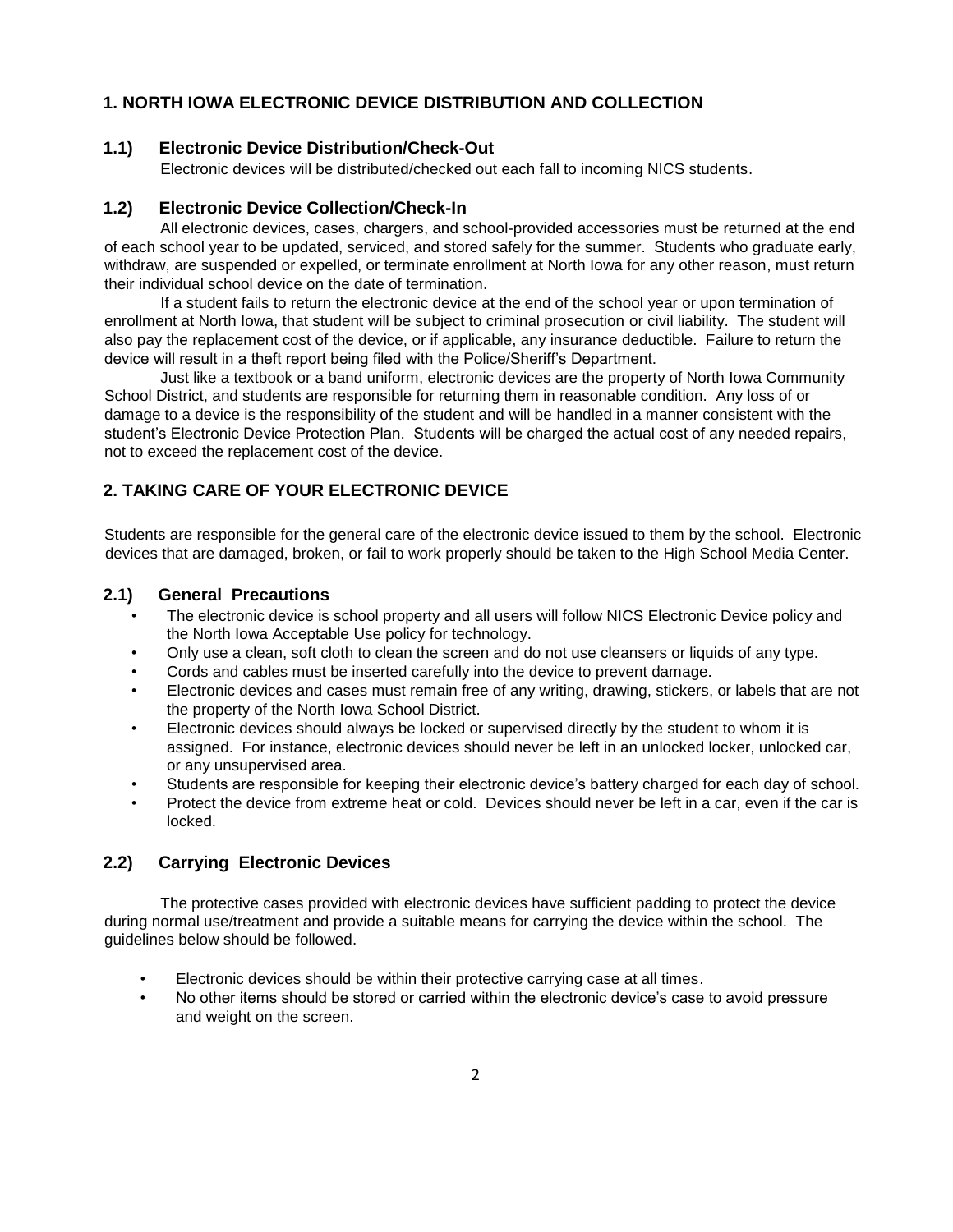## **2.3) Screen Care**

The electronic device's screen can be damaged if subjected to rough treatment. The

screens are particularly sensitive to damage from excessive pressure on the screen.

- Do not lean on the top of the device when it is closed.
- Do not place anything near the device that could put pressure on the screen.
- Do not place anything in the carrying case that will press against the cover.
- Clean the screen with a soft, dry cloth or anti-static cloth.
- Take care not to bump the device against lockers, walls, car doors, floors, etc., as it will eventually break the screen.

# **3. USING YOUR ELECTRONIC DEVICE AT SCHOOL**

Electronic devices provided by the school are intended for use at school each day. In addition to regular teacher expectations, the electronic devices can be used for school messages, announcements, calendars, and schedules. Students must be responsible to bring their device to all classes, unless specifically instructed not to do so by their teacher.

## **3.1) Electronic Devices Left at Home**

If an electronic device is left or forgotten at home, students are still responsible for getting the course work completed as if they had their device present. Students who repeatedly (as determined by any staff member) leave or forget their device at home will be required to leave their device at school and check it in/out at the beginning and end of each day.

## **3.2) Electronic Device Undergoing Repair**

Loaner electronic devices may be issued to students when their device is in need of repair. There may be a delay in getting a device should the school not have enough to loan.

# **3.3) Charging Your Electronic Device's Battery**

Electronic devices must be brought to school each day in a fully charged condition. Students need to charge their electronic devices each evening and need to keep their chargers/adaptors at home. Students who repeatedly (as determined by any staff member) fail to bring their electronic devices properly charged to school will be required to leave their device at school and check it in/out at the beginning and end of each day.

#### **3.4) Screensavers/Background photos**

- Inappropriate media may not be used as a screensaver or background photo.
- Presence of guns, weapons, pornographic materials, inappropriate language, alcohol, drug, gang related symbols or pictures will result in disciplinary actions.
- Passwords protecting a screensaver/background photo are not to be used.

#### **3.5) Sound, Music, Games, or Programs**

- Sound must be muted at all times unless permission is obtained from the teacher for instructional purposes.
- All software, applications, games, music, videos, etc. must be district approved/provided.

#### **3.6) Home Internet Access**

Students are allowed to set up wireless networks on their electronic device. This will assist them with device usage while at home. Students are not required to have wireless access at home.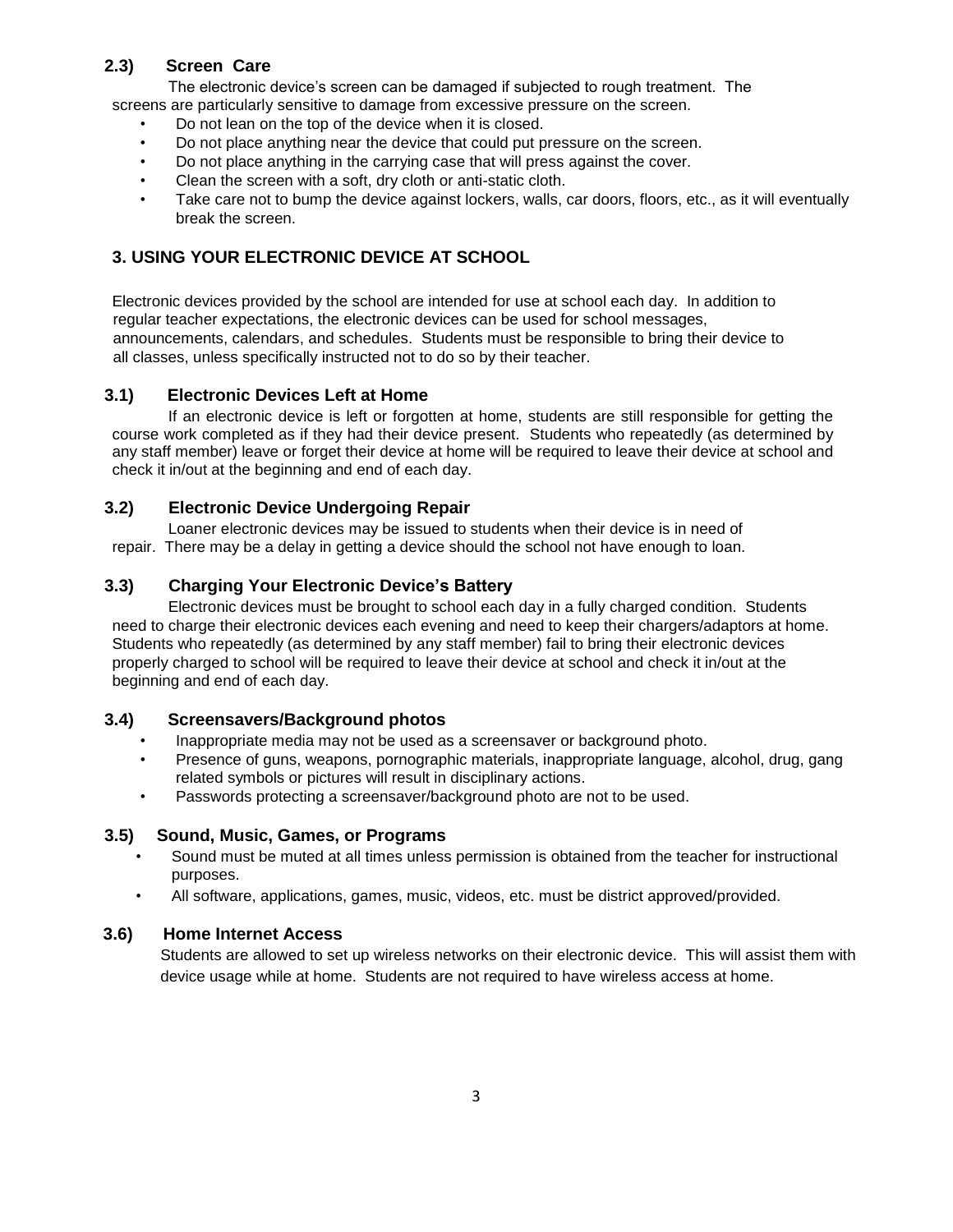# **4. MANAGING YOUR FILES & SAVING YOUR WORK**

### **4.1) Saving to the Electronic Device**

Students may save work on their electronic device, but saving to the NICS Network is preferred. Limited storage space will be available on the device, BUT it will NOT be backed up in case of re-imaging. It is the student's responsibility to ensure that work is not lost due to mechanical failure or accidental deletion. Electronic device malfunctions are not an acceptable excuse for not submitting work. Teachers will instruct students on methods of managing workflow.

## **4.2) Network Connectivity**

The North Iowa School District makes no guarantee that their network will be up and running 100% of the time. In the rare case that the network is down, NICS will not be responsible for lost or missing data.

# **5. SOFTWARE ON THE ELECTRONIC DEVICE**

## **5.1) Originally Installed Software**

The software/applications originally installed by NICS must remain on the device in usable condition and be easily accessible at all times. From time to time the school may add software/applications. Periodic checks of a student's device will be made to ensure that students have not removed required software/applications.

## **5.2) Additional Software**

Students are not allowed to load extra software/applications on their electronic device. NICS will manage the devices so that they contain the necessary applications for school work. Students will not add software/applications to their assigned device.

## **5.3) Inspection**

Students may be selected at random to provide their electronic device for inspection. Electronic devices are the property of the North Iowa Community School District, and any staff member may confiscate any device at any time for any purpose.

#### **5.4) Procedure for re-loading software**

If technical difficulties occur or illegal software, non-North Iowa installed applications are discovered, the device will be re-formatted. NICS does not accept responsibility for the loss of any software or documents deleted due to a re-format and re-image.

#### **5.5) Software upgrade**

Upgrade versions of licensed software/applications are available from time to time. Students may be required to check in their electronic device for periodic updates.

# **6. ACCEPTABLE USE**

• The use of the North Iowa School District's technology resources is a privilege, not a right. The privilege of using the technology resources provided by the North Iowa Community School District is not transferable or extendible by students to people or groups outside the district and terminates when a student is no longer enrolled with NICS. This policy is provided to make all users aware of the responsibilities associated with efficient, ethical, and lawful use of technology resources. If a person violates any of the User Terms and Conditions named in this policy, privileges may be terminated, access to the school district technology resources may be denied, and the appropriate disciplinary action shall be applied. The North Iowa Community School District's Student Code of Conduct shall be applied to student infractions.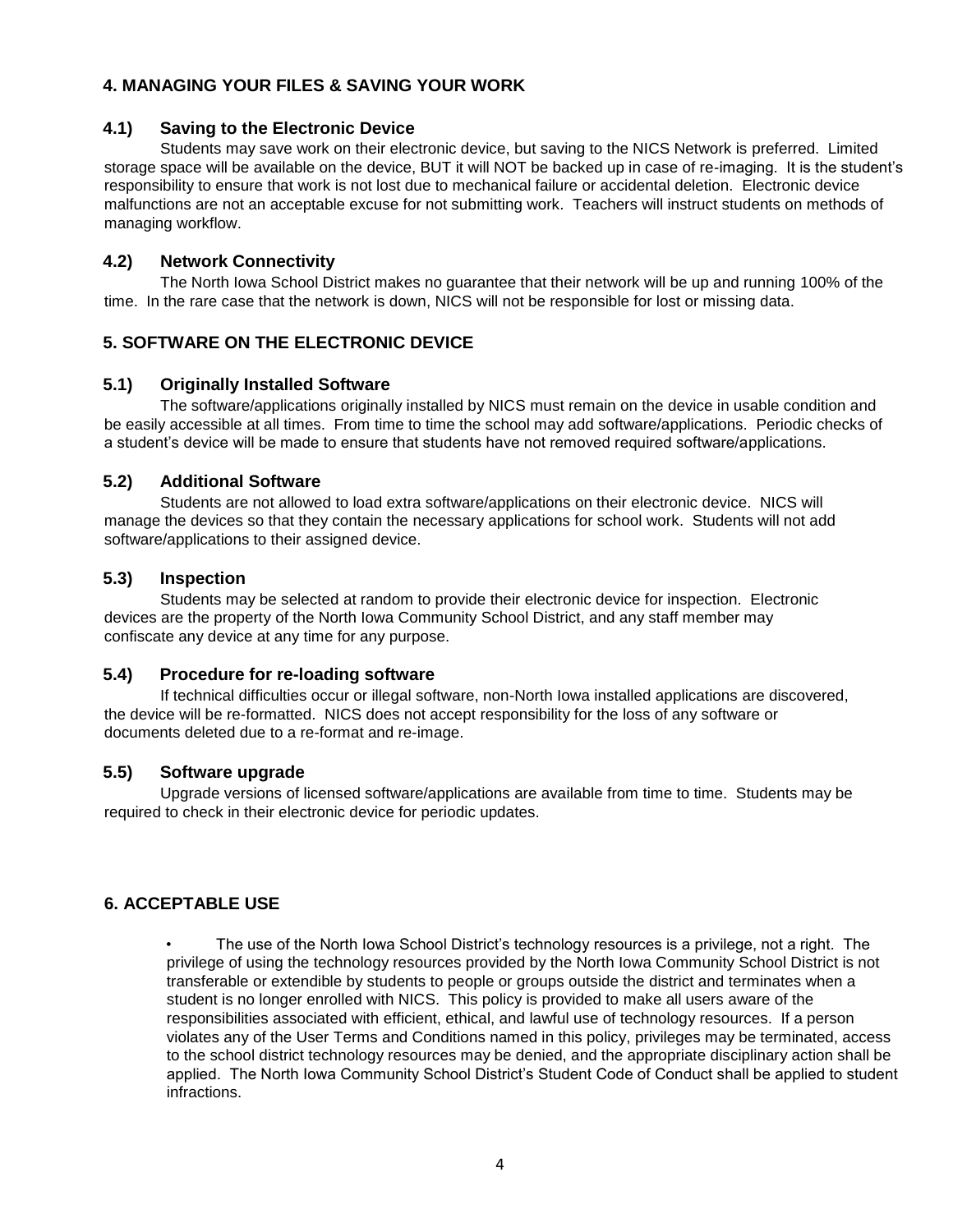# **Violations may result in disciplinary action up to and including suspension/expulsion for students. When applicable, law enforcement agencies may be involved.**

# **6.1) Parent/Guardian Responsibilities**

- Talk to your children about values and the standards that your children should follow on the use of the Internet, just as you do on the use of all media information sources such as television, telephones, movies, and radio.
- Should you want your student to opt out of taking an electronic device home, you will need to sign a form indicating this and understand that your student is still responsible for meeting the course requirements.

#### **6.2) School Responsibilities**

- Provide Internet access and provide individual account to its students.
- Provide Internet Blocking of inappropriate materials on district networks.
- Immediately report any inappropriate digital content to the building principal.
- Provide network data storage areas. These will be treated similar to school lockers. NICS reserves the right to review, monitor, and restrict information stored on or transmitted via NICS owned equipment and to investigate inappropriate use of resources.
- Provide guidance to aid students in use of the electronic device and help assure student compliance of the Acceptable Use policy.

# **6.3) Student Responsibilities**

- Using computers/electronic devices in a responsible and ethical manner.
- Obeying general school rules concerning behavior and communication that apply to the electronic device and other technology/computer use.
- Using all technology resources in an appropriate manner so as to not damage school equipment. This "damage" includes, but is not limited to: the loss of data resulting from delays, non-deliveries, misdeliveries or service interruptions caused by the students own negligence, errors or omissions. Use of any information obtained via the NICS designated Internet System is at your own risk. NICS specifically denies any responsibility for the accuracy or quality of information obtained through its services.
- Helping NICS protect our computer system/devices by contacting any staff member about any security problems they may encounter.
- Monitoring all activity on their electronic device/account(s).
- Students should always secure their electronic device after they are done working to protect their work information and device.
- If a student should receive inappropriate digital content, he/she should immediately notify an adult.
- Returning their electronic device at the end of each school year. Students who graduate early, withdraw, are suspended or expelled, or terminate enrollment at NICS for any other reason, must return their individual school device on the date of termination.

# **6.4) Student Activities Strictly Prohibited**

- Illegal installation or transmission of copyrighted materials
- Any action that violates existing Board policy or public law
- Sending, accessing, uploading, downloading, or distributing offensive, profane, threatening, pornographic, obscene, or sexually explicit materials
- Use of outside data disks or external attachments without prior approval from the administration
- Changing of Device's settings (exceptions: personal settings such as font size, brightness, etc.)
- Downloading software/applications
- Spamming-Sending mass or inappropriate emails
- Gaining access to other student's accounts, files, and/or data
- Use of the school's internet/e-mail accounts for financial or commercial gain or for any illegal activity
- Use of anonymous and/or false communications
- Students are not allowed to give out personal information over the Internet—with the exception of teacherdirected instances
- Participation in credit card fraud, electronic forgery or other forms of illegal behavior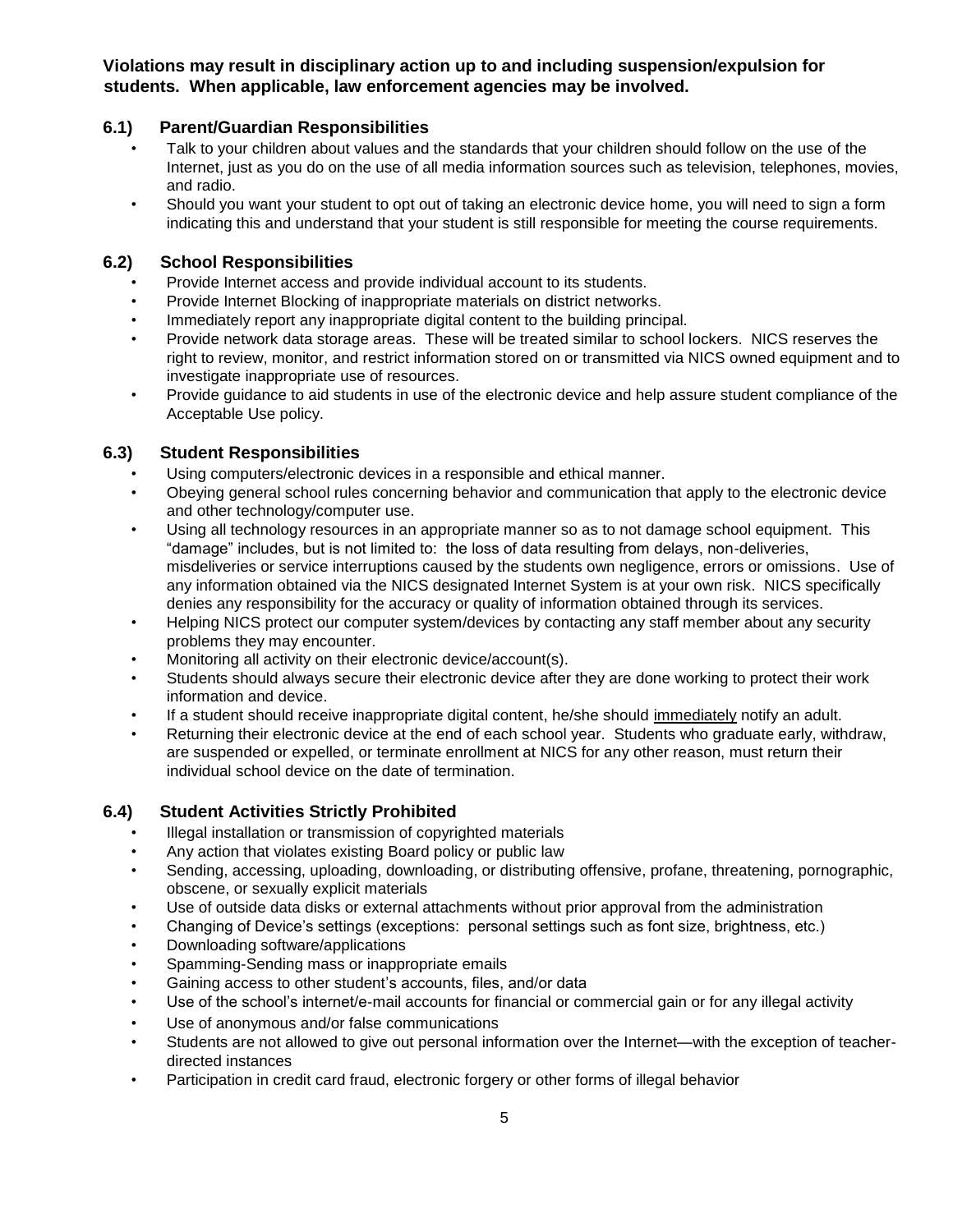- Vandalism (any malicious attempt to harm or destroy hardware, software or data, including, but not limited to the uploading or creation of computer viruses or computer programs that can infiltrate computer systems and/or damage software components) of school equipment will not be allowed
- Transmission or accessing materials that are obscene, offensive, threatening or otherwise intended to harass, demean, or bully recipients
- Bypassing the NICS web filter through a web proxy

# **6.5) Electronic Device Care**

Just like any school property issued to a student for individual use, students will be held responsible for maintaining their individual electronic devices and keeping them in good working order. Students are responsible for any and all damage.

- Electronic devices that malfunction or are damaged must be reported immediately. Device repairs must be handled through NICS. Students are responsible for the actual cost of damages - not to exceed the cost of replacement.
- Electronic device batteries must be charged and ready for each day of school.
- Electronic device cases furnished by the school district must be returned with only normal wear and no alterations to avoid paying a case replacement fee.
- Electronic devices that are stolen must be reported immediately to a building administrator.

# **6.6) Legal Propriety**

- Comply with trademark and copyright laws and all license agreements. Ignorance of the law does not allow immunity. If you are unsure, ask a teacher or parent.
- Plagiarism is a violation of student handbook and classroom policies. Give credit to all sources used, whether quoted or summarized, including all forms of media on the Internet, such as graphics, movies, music, and text.
- Use or possession of hacking software is strictly prohibited and violators will be subject to student handbook policies. Violation of applicable state or federal law will result in criminal prosecution or disciplinary action by the District.

# **7. PROTECTING & STORING YOUR ELECTRONIC DEVICE**

# **7.1) Electronic Device Identification**

A student's electronic device will be labeled in the manner specified by the school and can be identified in the following ways:

- Record of serial number
- North Iowa Label

# **7.2) Storing Your Electronic Device**

When students are not using their electronic devices, they should be stored in a safe location. If the student is storing the device in their locker, nothing should be placed on top of the device. Students are encouraged to take their electronic devices home every day after school, regardless of whether or not they are needed. Electronic devices should not be stored in a vehicle at school or at home.

# **7.3) Electronic Device Left in Unsupervised Areas**

Under no circumstances should an electronic device be left in unsupervised areas. Unsupervised areas include the school grounds, such as but not limited to the lunchroom, multipurpose room, locker rooms, media centers, unlocked classrooms, and hallways. Any device left in these areas is in danger of being stolen. If a device is found in an unsupervised area, it will be taken to the office and dealt with as a disciplinary matter.